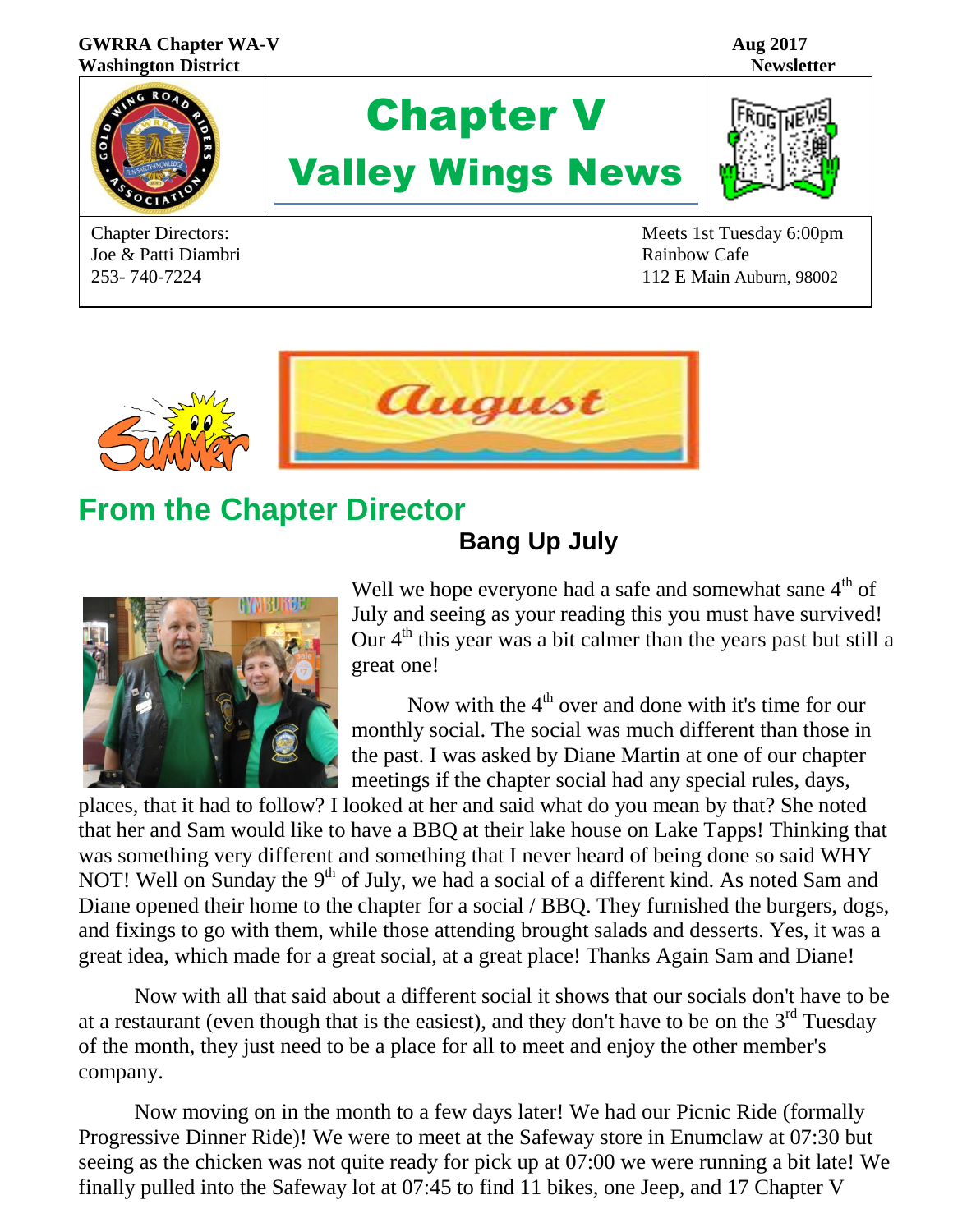members ready and waiting on us to make the trip to the Miller's for breakfast! Well lo and behold there was another problem. Our trailer safety chains had come loose and entwisted in the trailer wiring causing plug problems! With Jeff and myself untangling the mess we found that one prong of the wiring had broken off which was the  $\frac{RT}$  – brake light. Deciding to try and fix it while at the Miller's we decided to track on to their place for the breakfast portion of the ride! Upon arrival, JD & Carol were busy fixing breakfast for the 22-chapter members that showed up. 10:00 came and it was time to say Thank You to the Miller's for the great breakfast, say goodbye to them, as well as those not making the rest of the trip, and make our journey toward for rest of the trip. Leaving the Miller's Jeff led us over 410 into Naches for our picnic lunch. Jeff had picked a small park which had picnic table and shade and green grass! Nice place for all to get together for our lunch. Following lunch, a couple of bikes had other commitments to make so made their way back home from there. Needless to say, they may have missed the best Ice Cream ever as we have been wanting to take the Chapter over to Ellensburg on a surprise Ice Cream run but haven't been able to work it out until now! We asked Jeff (while letting him in on the surprise) to include the Ellensburg area for the stop. While we ended up having 9 bikes pull into Winegar's Homemade Ice Cream of choice hosted by the chapter. Following the ice cream stop we headed back home, called it a day while thanking everyone for the great day of fun.

Next up was the District Rally. Christmas in July? What kind of theme is that we thought! We started off on Wednesday even though the rally didn't start until Thursday we decided that we would get an early start. Rolled into Cashmere where the weather was WARM, set up camp and went for a ride. Opening day was everybody on their own with nothing special going on. There were no special rides planned so Jeff and Harry planned a couple for us to go on! One of the rides took us to Lake Chelan area which was a nice but warm ride. Friday night was the light parade with about 30 bikes showing up for the parade. The parade was led by the Cashmere Fire Department with their lights going as well as an occasional siren added in! Saturday was highlighted with the bike show in downtown Cashmere with 30 bikes participating in that! Following the show, they had bike games in the campgrounds. Only a few participants but fun games on the asphalt. First part was you had to roll through a circle marked on the ground, have the passenger drop a wood block tied to a rope inside the circle when told to by the driver and points awarded for that depending on the location within the circle. They then would proceed and throw rubber frisbee's into a hula hoops at different distances for points, shoot water from toy water guns at discs, then throw rubber squish balls into cans. All in all, that was good but then came the challenge. Driver was blind folded while the passenger guided the driver through a course. This was on 3 wheels only due to safety. This task could have easily been a divorce start especially since the passenger had to tell the driver where to go! Saturday evening was closing ceremonies with a special announcement of Couple Of the Year which was our own couple of the year Jeff and Cindy Duffield!

Next up is our chapter meeting to which is going to be our last meeting! Wait don't applaud just yet as we are just taking a short break. We will be heading south on the  $5<sup>th</sup>$  for our 2nd Wing Ding which is in Texas this year! We are going to pull the toy hauler with the trike in the back, and plan to make a long vacation out of the trip as we are going to stop in Pipe Creek Texas, to visit a cousin from my side of the family, then to Dickenson Texas to visit our niece on Patti's side, then to Wing Ding from there! So, with us making the long trip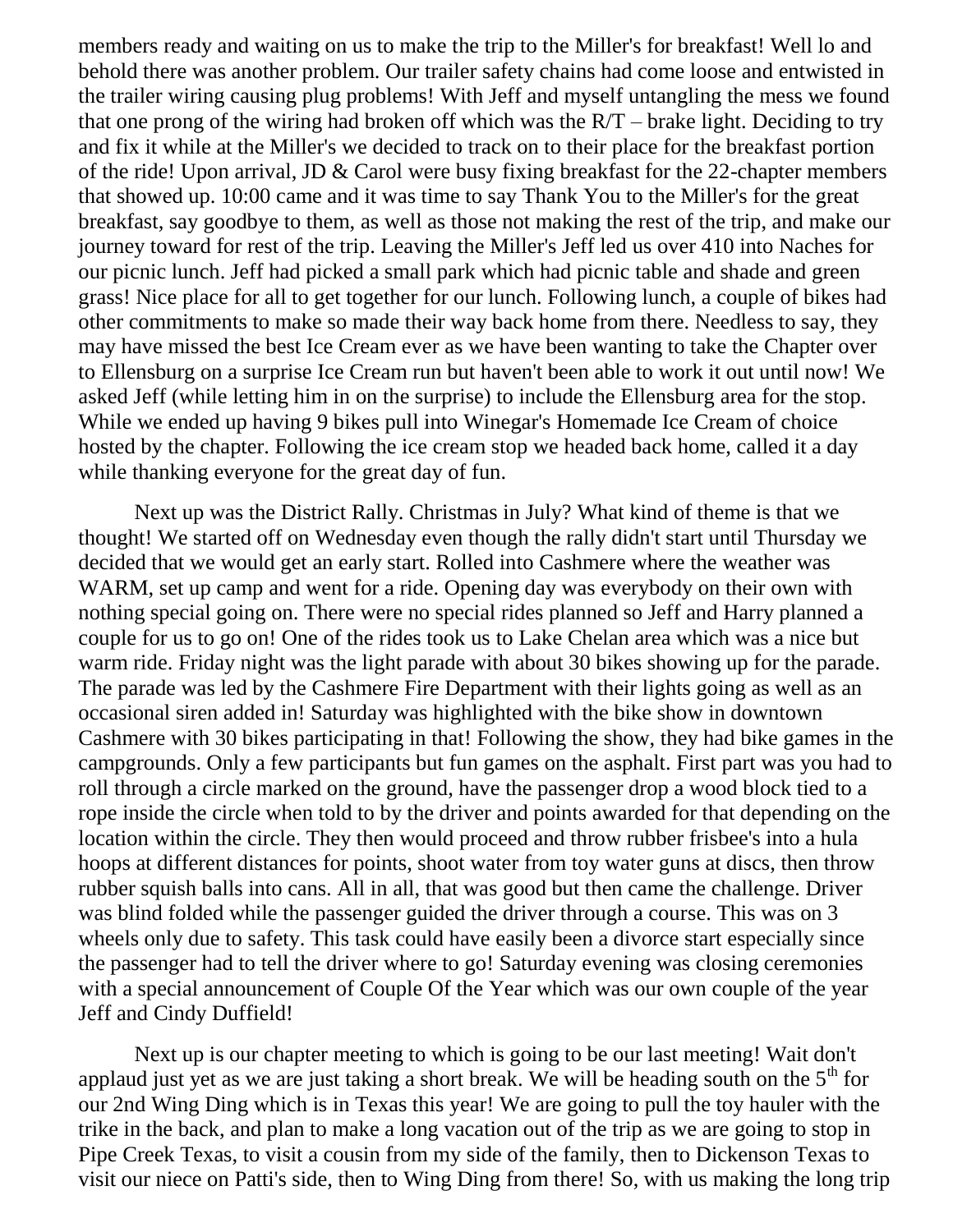we won't be making the September meeting. There will be a September meeting and at this point am not quite sure as to who will be running it but again there will be a meeting in the same place and time!

See everyone on the  $1<sup>st</sup>$ .

*Joe & Patti Diambri*



#### **ASSISTANT CHAPTER DIRECTORS:**



### **Summer Time Fun**

We have summer, and it is a nice time for riding. There is now seldom a reason to cancel a ride due to poor weather conditions. Lots of activities have been out there for us to participate in. With busy schedules of work, family life, and other things that take precedent, we know you can't be at every event. Cindy and I have had to miss several of the other Chapter rides due to these things. We had a great social event at Sam and Diane's house on Lake

Tapps, we want to thank them for that and hope we can do it again sometime.

 Summertime brings our annual Picnic ride and District Rally. Both of these events turned out great. We had lots of participants in our Picnic Ride. We got to stretch our (Wings) and go on a long ride over to Naches for a picnic lunch at Applewood Park. The Breakfast at Millers was great with time to relax, talk shop and look at some photo albums from Chapter events 28 years ago when some of our current Chapter members were much younger. The ride up 410 and over Chinook Pass was great. Other than a few bumpy spots in the road the scenery of this route is one the rest of the Worlds Wing riders only dream of. As we got closer to Naches the temperature started to rise, it was never too hot but it was hot when we stopped for lunch. The food was plentiful and we had some shade to relax in while we ate. Mike B., Vic and Sharon departed to head back home while the rest of us proceeded on to Ellensburg via the Canyon Road where we got to see scores of people floating down the river enjoying the hot summer day. As we got closer to Ellensburg, the wind was picking up and would be with us as we rode toward the pass to get home. In Ellensburg, we stopped for Ice Cream at Winegar's Homemade Ice Cream and Coffee Shop. It was great stuff. Taking Hwy 10 towards Cle Elum, we fought the wind all the way but the route was nice and away from the busy I-90. In all, most of us logged between 250 and 290 miles for the day.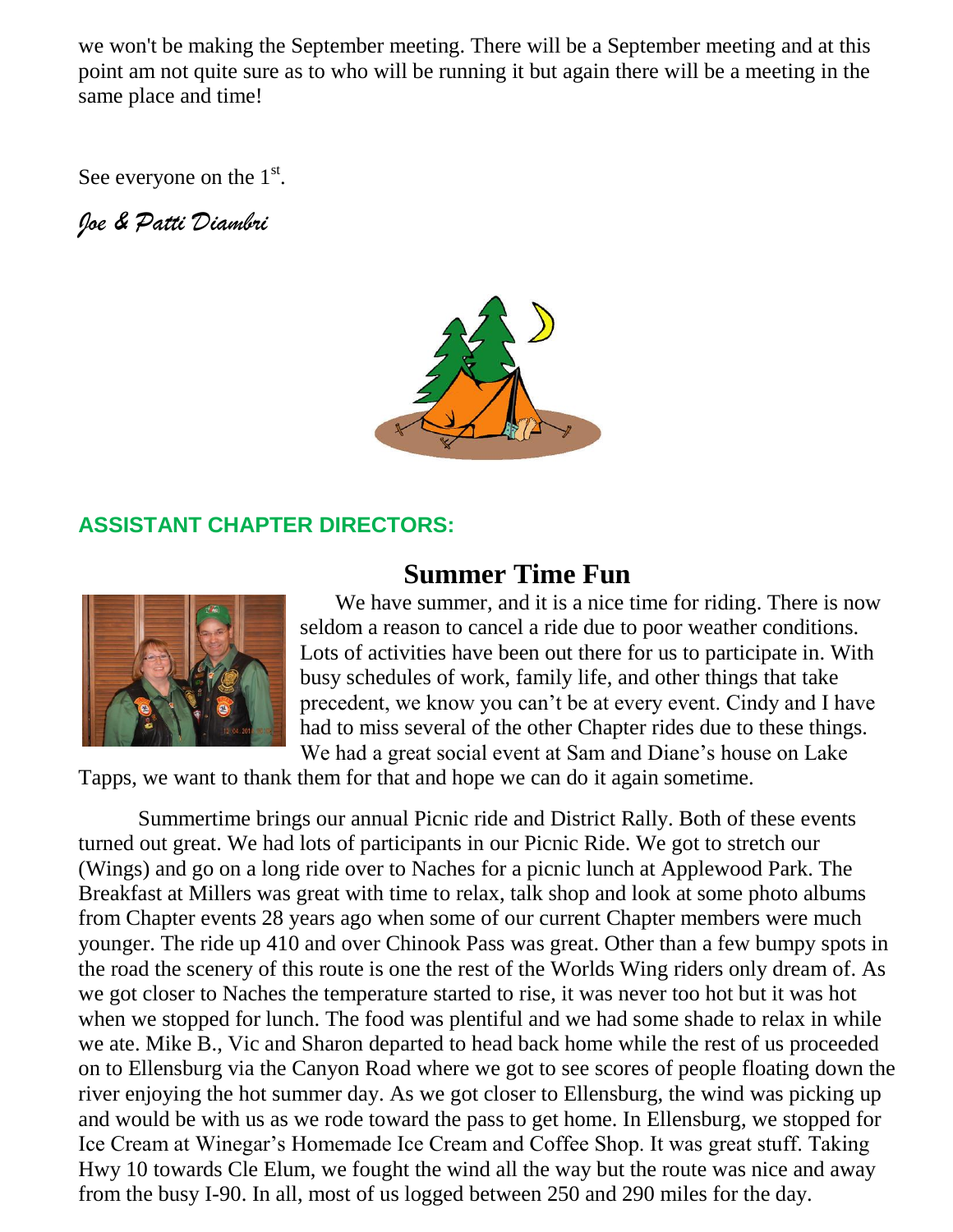The time for the District Rally in Cashmere came so we packed up the Christmas decorations and headed over Blewett Pass on Hwy 97. Cindy, Manuel and I, Joe and Patti got over there Wednesday afternoon to set up camp next to Vic and Sharon and Garry A. It was hot over there as we set up our campsite so we did not start to decorate till the next morning. Opening Ceremony was filled with information and times of each part of the rally. After it was over, Cindy and I had our interview for District Couple of the Year. Harry R. and Dennis M. arrived to join our Chapter group. We put up lights, Christmas Trees and Inflatable figures to decorate our site. Some Chapters went all out and really put on a show. We took a ride to Leavenworth and did the Chumstick Hwy to Plain, 207 to Hwy 2 loop



which was nice till the road construction on Hwy 2 had us stopped for a while. Friday we took a longer ride up to Lake Chelan where we stopped for some lunch, then back to camp making another loop ride. Friday night was a dinner and the light parade. While setting up for the light parade we saw some excitement as Terry Morris entered the road from the left and a trike entered from the right at the same time a collided making an awful sound. No significant damage, some scuffed and scratched paint from what I saw. There were over 30 bikes in the parade led by the town's fire truck through the city and downtown

area. We did not see a lot of spectators, but the ones who did see us honked and waved. After getting back to camp, some of us lined up to be judged. Saturday was another hot day and after Breakfast we all took the bikes downtown to set up for the bike show. Again, over 30 bikes entered and made quite a site for the public as one half of the downtown street was blocked off for us. Some of us went over to tour the Applets and Cottles factory and store. We found some food for lunch and when the show was over, grabbed the bikes and headed back to camp. In the afternoon we had the Bike and Trike Games. Joe and Patti, Cindy and I participated in them. We did real good and won the prize for best scores. Now the only thing left was the final dinner and closing ceremony. The District Staff was dressed up in Christmas pajamas or other clothing only seen at Christmas time. The award for best



decorated campsite was too hard to decide, so they gave each Chapter a ticket and drew one out for the winning prize. Chapter N got it. Cindy and I were recognized as the new District Couple of the Year for 2017-18. I got best in show for the Light Parade. Another fun District Rally in the books. The District is looking at holding next year's rally at the same place. Stay tuned and plan to join us next year.

Jeff & Cindy

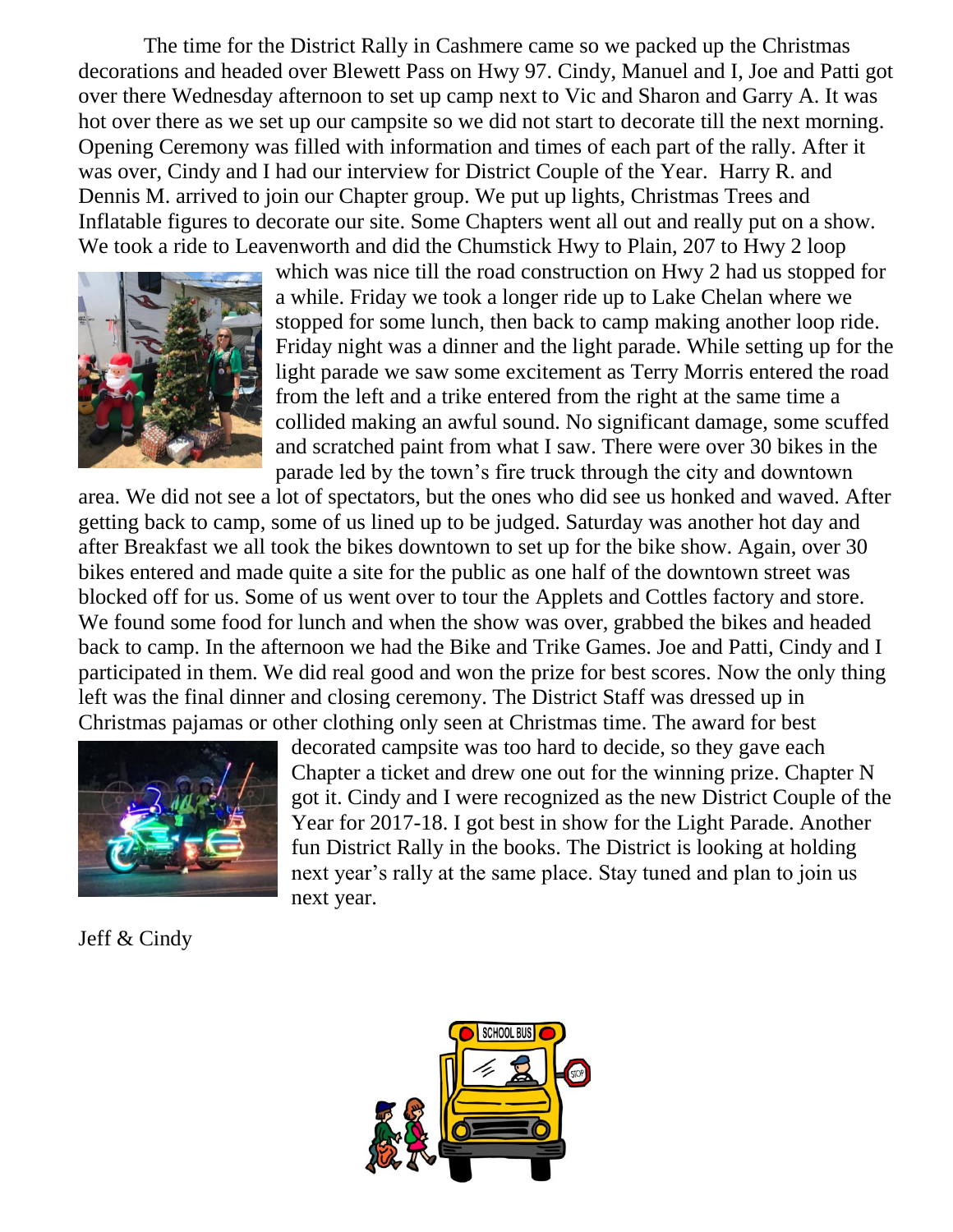### **From the Chapter Educator:**



#### August Newsletter –

From the desk of John Doughty GWRRA Chapter Educator Chapter V.

#### **Police Drones and Motorcycles**

Police in the jurisdictions of Dorset, Cornwall, and Devon have recently deployed the first ever fully operational "drone unit" in the U.K., with "helping police track and monitor suspects" as one of its stated missions. One of the drone unit's first missions was actually to provide surveillance of areas where numerous complaints of **reckless motorcycle riders** have been reported. The U.K. tends to have a problem with unruly motorcyclists – from Isle of Man wannabes to illegal stunting crews - and now, the drones are patrolling the skies to record video of the law-breaking riders, giving police the evidence they need to apprehend and prosecute later.

While we haven't quite reached that level of "drone policing" here in the States, it certainly appears to be on the horizon. More and more police departments less high profile than the likes of the LAPD are acquiring drones across the country, for a range of reasons less benign than actually performing surveillance on citizens or gathering evidence for prosecution. These reasons range from aerial photography of crash scenes to cut down on road closure times, to speeding up search and rescue operations - things no average citizen wouldn't see as contributing to the public good.

But as drones proliferate in both commercial and police use, it's hard to fathom a future where they won't eventually be used to monitor society looking for criminal activity - at the very least, for traffic violations, where planes and helicopters are already used to detect and apprehend speeding or reckless motorists. With drones, police can do the same things they are doing now, but for much less taxpayer dollars, and with less of the noise that is often a nuisance to the public. And yet, while that seems like it should benefit everyone logically, there is still something very Orwellian, and fundamentally disturbing, about the prospect of tiny, silent, flying cameras being used to put people under arrest.

Hands free driving law has gone into effect in Washington State as of Sunday July 23, 2017. First offense will cost \$136 and a letter sent to your insurance company. Warnings will be given to the participating driving community until the first of the next year. Full enforcement of the law will be in place at that time. Basically, if you are not attending to your driving responsibilities, a ticket maybe issued as a secondary cause for any other stop such as a tail light not working or changing lanes without signaling. In other words; NO texting, NO GPS adjusting, NO eating, NO hygiene primping, NO fiddling with that radio dial, or anything else that may distract you from your driving responsibilities that was witnessed by the investigating police officer. Sitting at a traffic light making a call is also subject to getting citied by the enforcement officer. Exceptions to this law will include calling to 911 for an emergency, pulling off the active roadway to make that call or text, or getting a good lawyer. Police and fire personnel are exempt from this law.

GWRRA Chapter Educator – JOHN E. DOUGHTY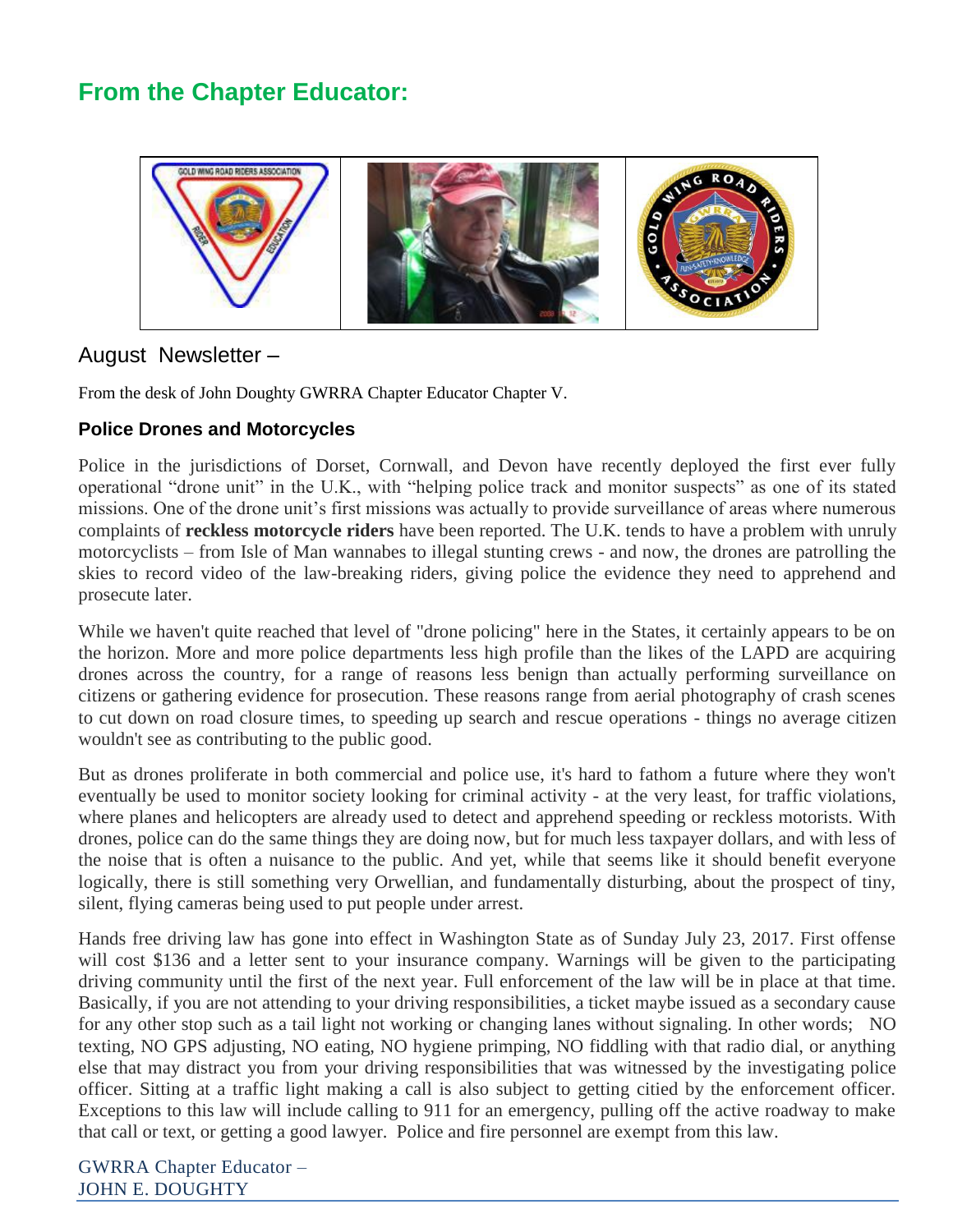

## New District Coy

 Cindy and I were asked over a year ago to consider trying for the District Couple of the Year. At the time we thought we were too busy and just did not have enough GWRRA time in yet. We let it go and carried on at the Chapter level as COY. 2017 rolls around and we are asked again to make the big commitment to join the District Staff as Couple of the Year. Not to blame anyone, but with busy schedules, we did not take the time prepare or get any help preparing for the interview at the District Rally. Now it is time, we are at the Rally and it is opening ceremonies. It is announced that all are welcome to stay after the opening to watch the District COY Interview. We knew somewhat of what was expected and we did our best. I did not give Cindy the microphone enough, (she did not want it). It is all about how we are as a couple, one should not dominate the other which I did not intend to do but I guess I talked too much. We still scored high enough to be selected as the new District COY. We will now be wearing purple shirts to District and Chapter Functions when we are representing the District. We are looking forward to this exciting opportunity to grow in our GWRRA knowledge and get to know more Chapters and Members around the State.

Jeff & Cindy



### Motorist Awareness

#### **But I Didn't See Him**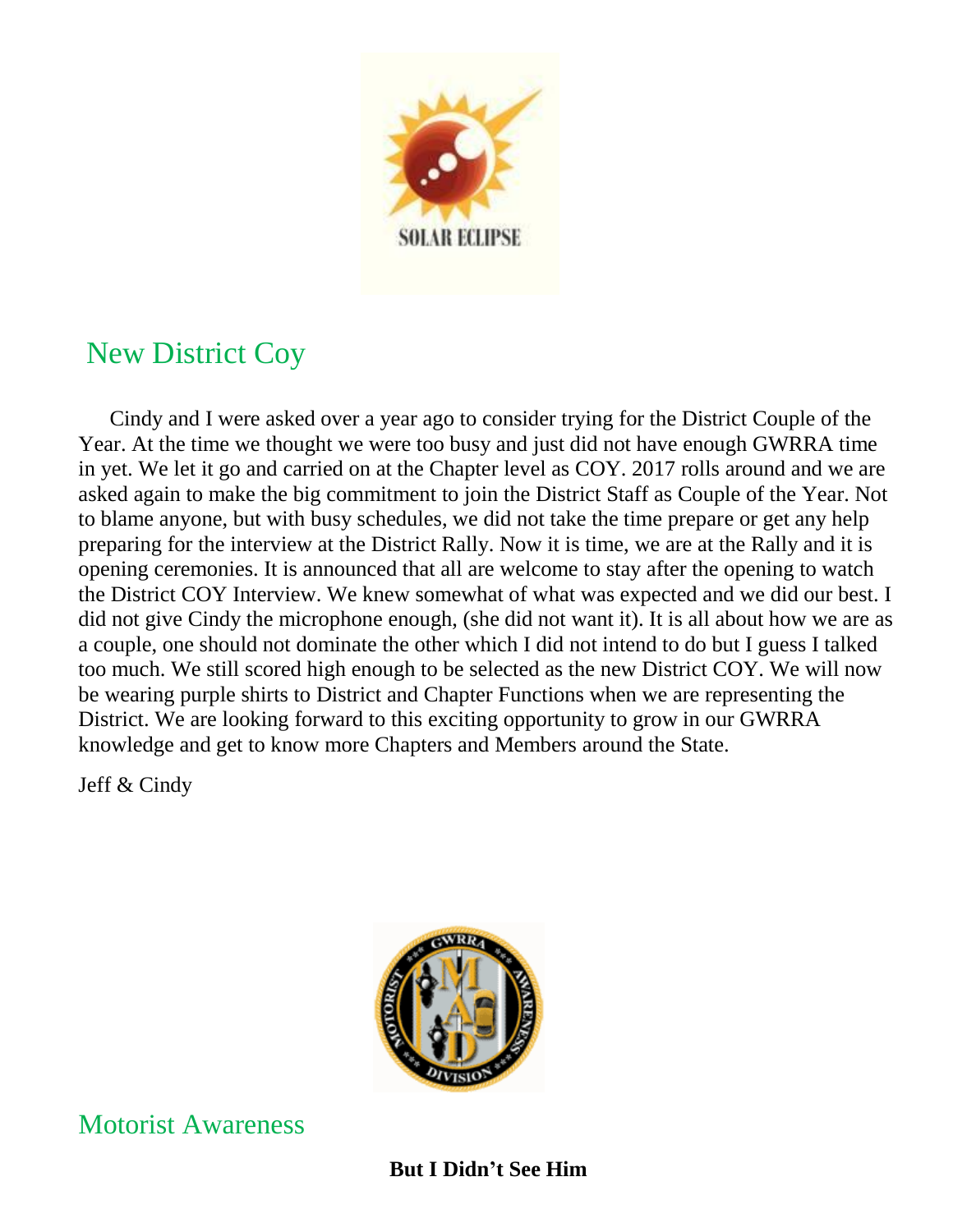#### **(author unknown)**



I saw you hug your purse closer to you in the grocery store line. But you didn't see me put an extra \$10.00 in the collection plate last Sunday.

I saw you pull your child closer when we passed each other on the sidewalk. But you didn't see me playing Santa at the local mall.

I saw you change your mind about going into the restaurant. But you didn't see me, attending a meeting to raise more money for the hurricane relief.

I saw you roll up your window and shake your head when I drove by. But you didn't see me, driving behind you when you flicked your cigarette butt out the car window.

I saw you frown at me when I smiled at your children. But you didn't see me when I took time off from work to run toys to the homeless.

I saw you stare at my long hair. But you didn't see me and my friends cut ten inches off for Locks of Love.

I saw you roll your eyes at our leather coats and gloves. But you didn't see me and my brothers donate our old coats and gloves to those that had none.

I saw you look in fright at my tattoos. But you didn't see me cry as my children were born and have their name written over and in my heart.

I saw you change lanes while rushing off to go somewhere. But you didn't see me going home to be with my family.

I saw you complain about how loud and noisy our bikes can be. But you didn't see me when you were changing the CD and drifted into my lane.

I saw you yelling at your kids in the car. But you didn't see me pat my child's hands, knowing he was safe behind me.

I saw you reading the map as you drove down the road. But you didn't see me squeeze my wife's leg when she told me to take the next turn.

I saw you race down the road in the rain. But you didn't see me get soaked to the skin so my son could have the car to go on his date.

I saw you run the yellow light just to save a few minutes of time. But, you didn't see me trying to turn right.



I saw you cut me off because you needed to be in the lane I was in. But you didn't see me leave the road.

I saw you waiting impatiently for my friends to pass. But you didn't see me. I wasn't there.

I saw you go home to your family. But you didn't see me, because I died that day you cut me off.

I was just a biker, a person with friends and a family. But, you didn't see me.

I hope you NEVER lose someone that rides. RIP to all the fallen riders.......

Vic Parr Motorist Awareness Coordinator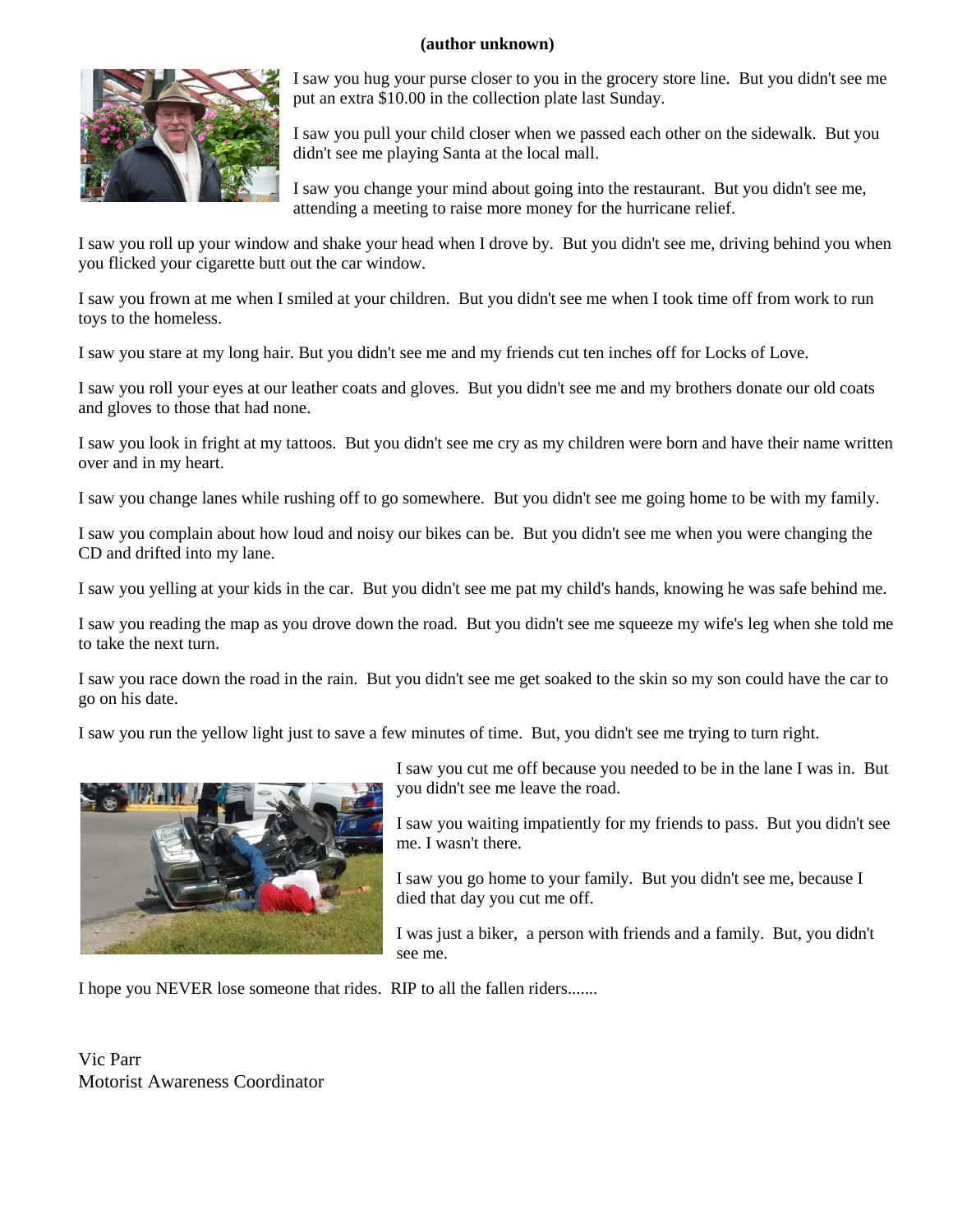

### **Ride Coordinator Jeff**

#### **Changes Coming**

 GWRRA home office is making some changes that will take effect on Jan 1 2018, and it will affect the Ride Coordinator position. The Chapter level Rider Educator position is going away and those duties will now fall more on the Ride Coordinator. The District level will maintain an Educator and add a District Ride Coordinator. The Chapter Ride Coordinator will take direction from the District Ride Coordinator and will be the one to talk about and promote safe riding habits and technics. More information will come out soon and we will let you know at an upcoming Chapter Gathering.

 We had a Chapter ride in July that saw a lot of bikes and riders participate. Our annual Picnic Ride started out for some with a long wait at the Safeway in Enumclaw. That darn Chicken took longer to cook than we expected. Joe and Patti showed up with Chicken in tow along with dragging chains and wires from their trailer. After a fill up and trying to fix the trailer light wires we were off to JD and Carol's for Breakfast. We had 12 bikes and Harters and Ken Glasby in their cars for the breakfast stop. Trying not to block the Millers neighbor's driveways we all parked the bikes and had a great breakfast meal. Getting close to 10:00am, we all saddled up for the ride up 410 to Chinook pass. The pass opened up several weeks ago from the winter snow pack and it looked real nice up there. There were a lot of hikers and other visitors to the pass area. This route is always very pretty with great views of the mountain and other peaks around. Coming down the backside we picked up another Goldwing rider who found us using channel 40 on the CB. He talked to us and Joe did his best to recruit him to our Chapter. A nice couple who had been in both RA and TA before and now ride solo. After a water and bathroom stop we made our way to the destination. We followed some back roads to the area of Naches where the park was located. A couple of wrong turns later, we were at the park. Several other groups were there leading us to pick a tree for shade and a couple tables for our picnic. After our lunch, we kept to back roads along the northern outskirts of Selah eventually ending up on Hwy 821 along the Yakima River. Also called the Canyon Road it is a winding very nice road up to Ellensburg. Joe's big surprise stop at the Winegar's Homemade Ice Cream shop for a treat paid for by the Chapter was a nice relaxing break in the ride. Now to get home, we followed Hwy 10 to Cle Elum. We stayed off of I-90 for as far as we could. No other way to go we got on I-90 for the bumpy ride to the summit and then down the hill to our Hwy 18 exit. Harry bailed off to head back to Issaquah while the rest of us followed 18 to home. It was long but a good ride and the weather was perfect for it.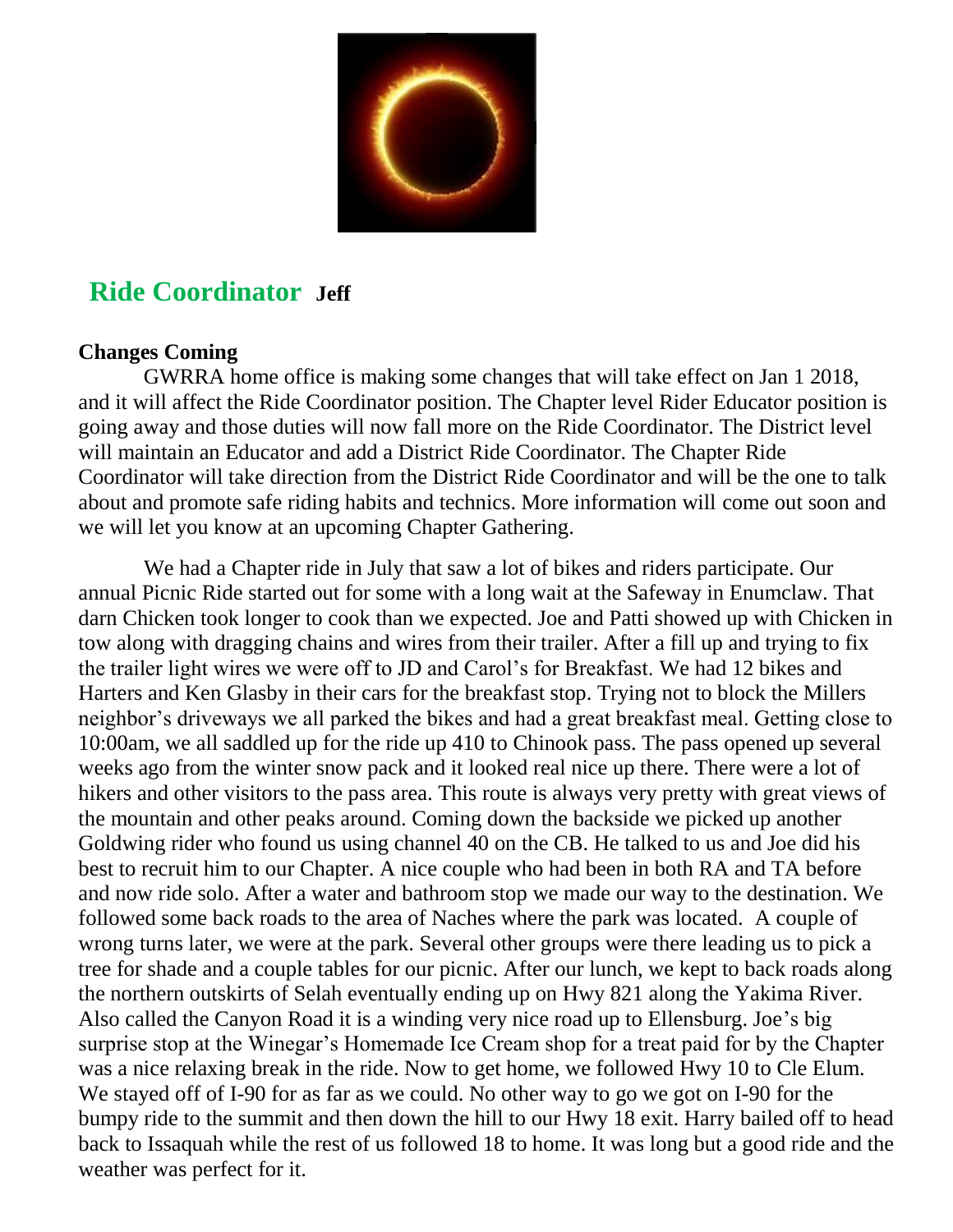

### **FROM THE CHAPTER TECHNICAL ADVISOR:**

Greetings Fellow Wing Nuts!



Wow, lots of things were happening in the last month. Picnic at Sam and Diane's. Breakfast in Greenwater at the home of JD and Carol Miller. JEFF and Cindy Duffield are our new District Couple. Congratulations to them!

I have to take my bike into South Bound Honda to get the navigation screen replaced as there are three lines on it. I don't why or how they got there but they are annoying to say the least. Fortunately it is covered under warranty as it is a whopping \$1807.00 to replace.

My navigation screen went blank at 3,000 miles. The brains of the system that are in the trunk was replaced at that time. Now, when the display says that the trunk or

saddlebag is open if you get above 3 miles per hour the radio quits working and some of the other features of the bike fail to operate. Everything goes through the display screen. Not good.

I went to Cashmere last weekend for the rally and ended up changing the tire on Garry's bike. There was a hole in the tire. So, we didn't get to play in the trike games. Oh well. Fortunately the tire didn't go flat on the road. Thanks to Joe and Vic for having the tools to get it changed and also to Jeff for helping me get the new one on. Garry's tire was just worn out. Remember that a tire might look fine but they wear out at an accelerated pace past a certain point. And with the forces put upon the tire by having the sidecar attached, I think it wore out extremely fast. Garry said that the tire looked fine before going . It probably did! At least it went flat there and not on the road.

I enjoy working on bikes and I'll help with the troubleshooting on the phone but please don't rip the bike apart and expect me to save you when you can't figure it out. I'm really not sure what was done and it's tough to not have a starting point.

Have a great August everyone!!!!!

Dennis

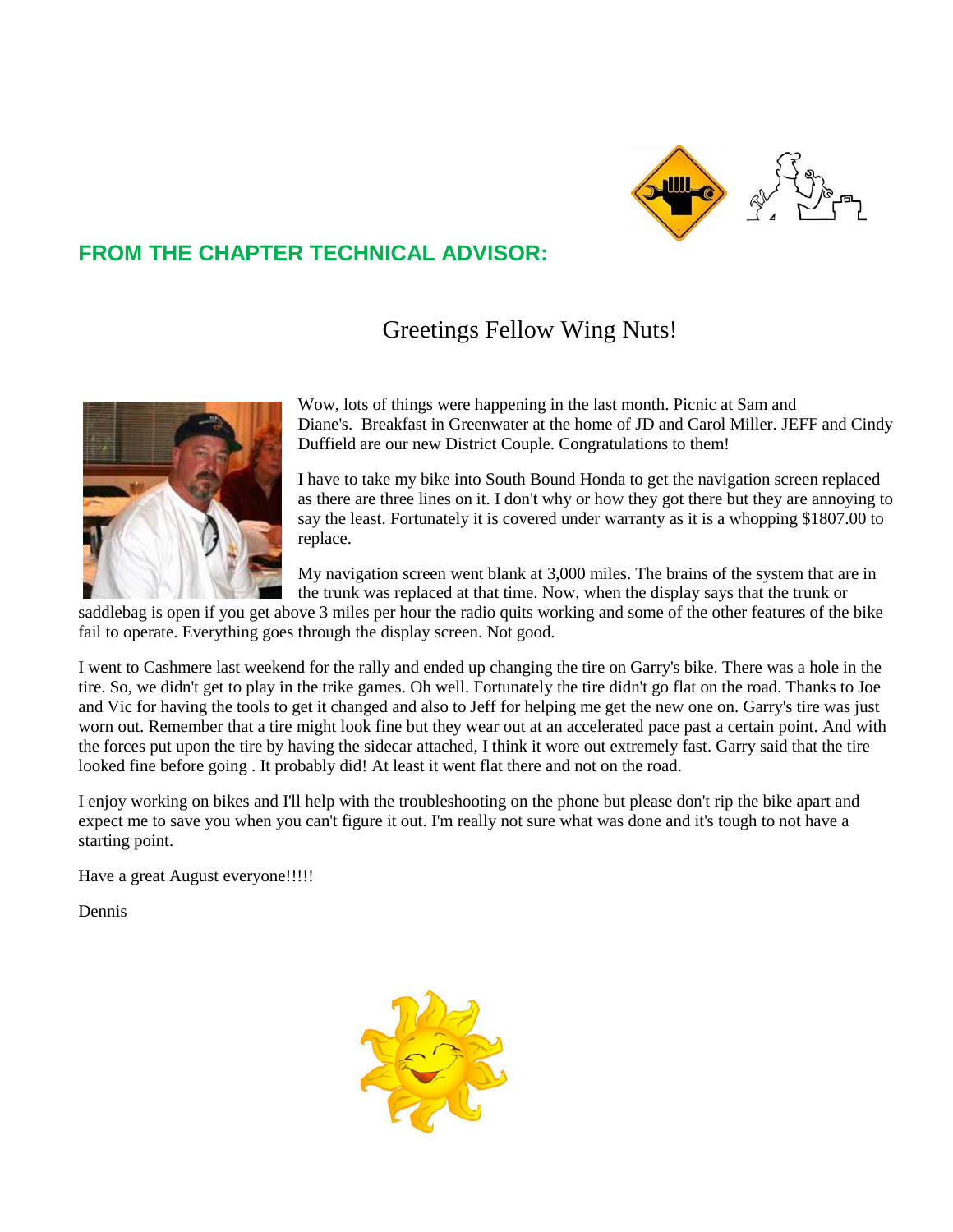

### FROM THE CHAPTER NEWSLETTER EDITORS



 The hidden number for July was withheld with NO meeting. If you want to win you must show up at our meetings. and check the entire newsletter when you're looking for your membership number, it can be rather difficult. It might be spelled out or just printed out as a number or both ways or broken up in an article. If you find your number its good for a \$10.00 dinner refund at the current meeting, honored before 50/50 drawings.

Hay!! How about that, Jeff and Cindy being chosen for District Couple of the Year. Congratulations to the both of you.

Help Support Your Chapter - By Being There

Be careful out there. Ken/Marion

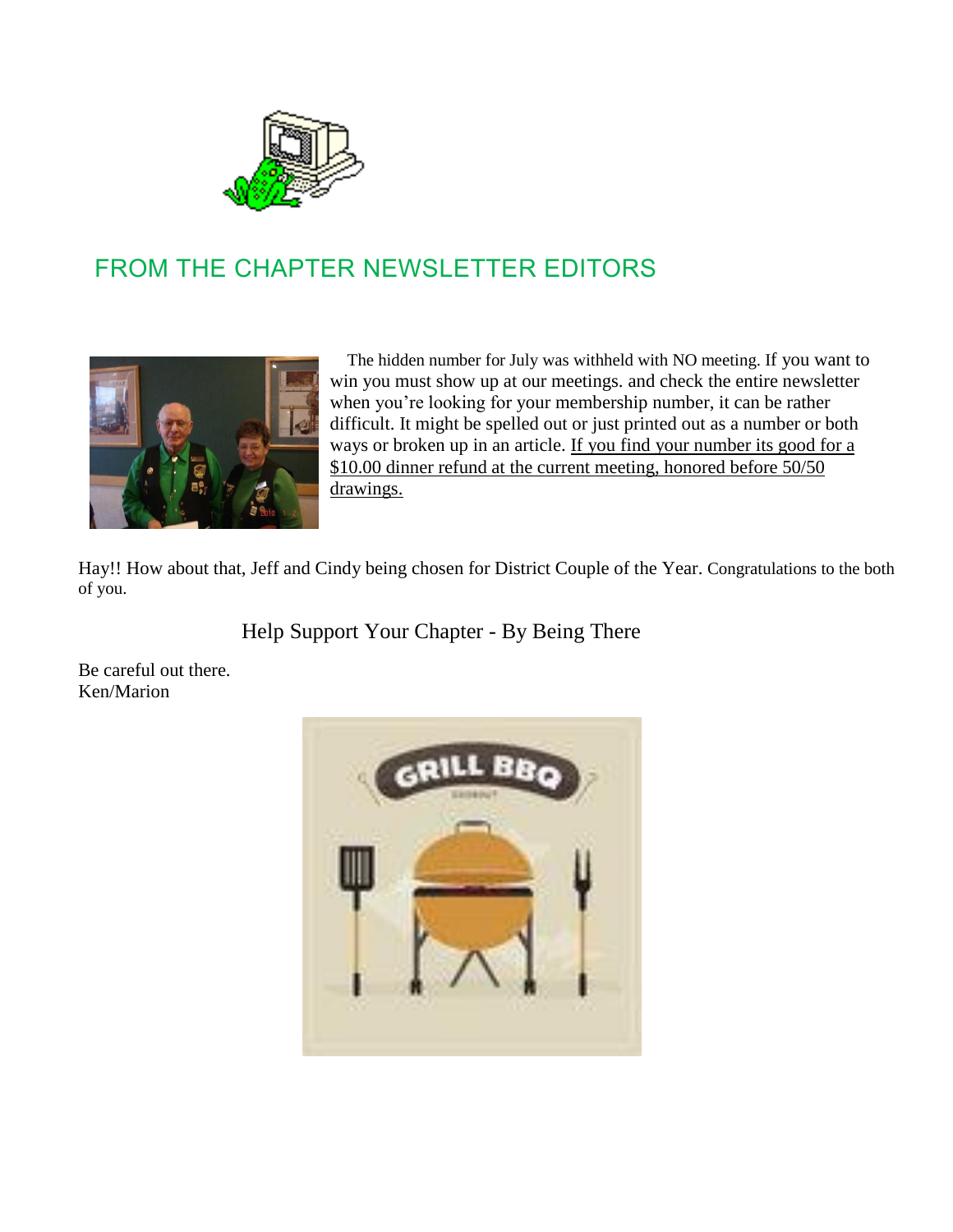### **CHAPTER BIRTHDAYS CHAPTER ANNIVERSARYS**





Garry Alexander 08 Claudia Riley 05 Sam Martin 13

Maxine Alexander 16 Garry & Maxine Alexander 11



### **Something to Smile About!!**

In moments of doubt, trust your gut, hug your dog, and eat a donut.

It's OK if you disagree with me. I can't force you to be right.

If you obey all the rules, you miss all the fun.

### **Monthly & Yearly Calendar Events & Rides**

*Click on Chapter V web page* gwrra-wav.org